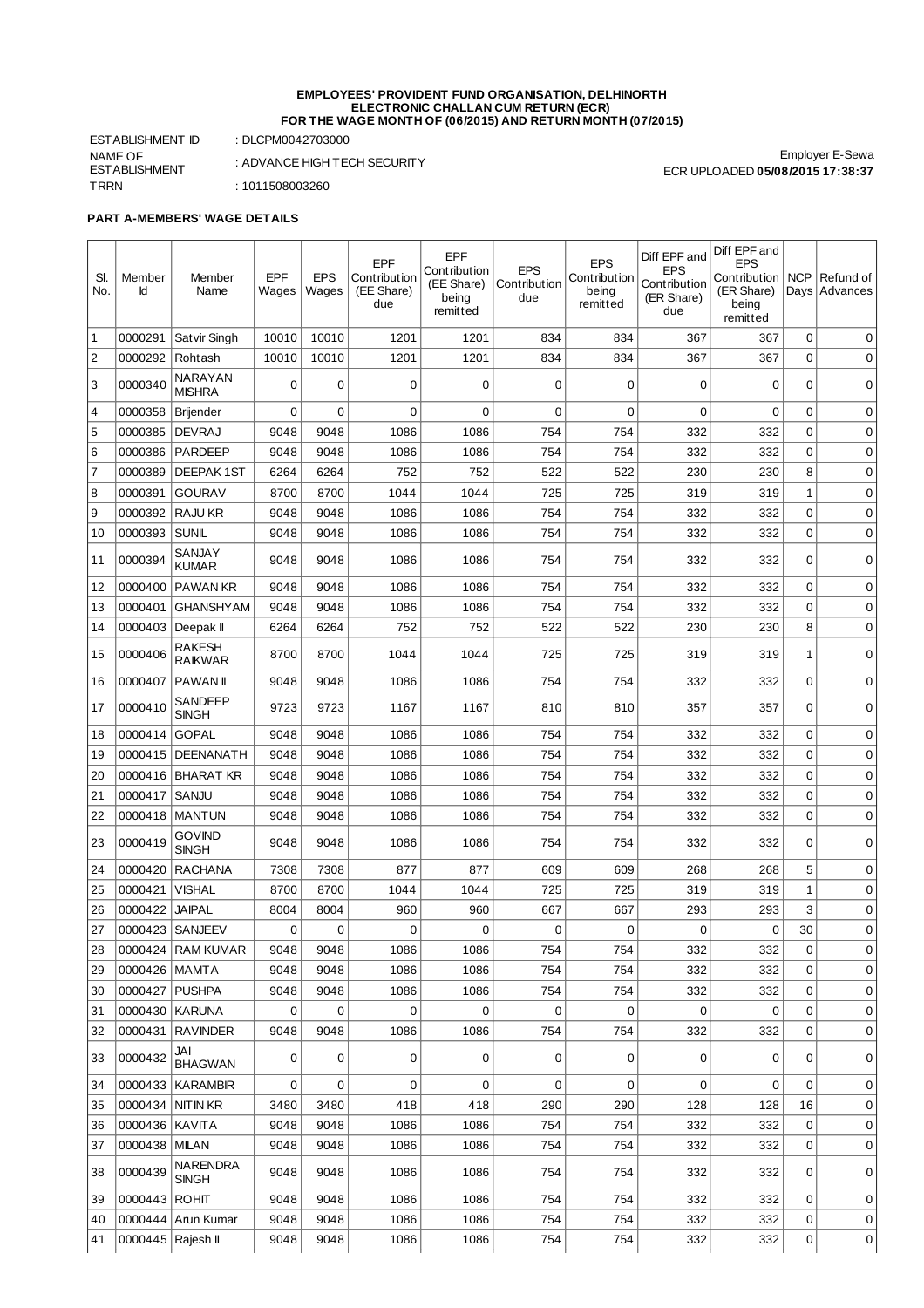| 42 | 0000446        | Dharmender<br>Kumar Shukla                   | 8352        | 8352        | 1002        | 1002        | 696         | 696         | 306         | 306         | 2            | 0           |
|----|----------------|----------------------------------------------|-------------|-------------|-------------|-------------|-------------|-------------|-------------|-------------|--------------|-------------|
| 43 | 0000447        | Saiyad Gulam<br>Anwar                        | 2784        | 2784        | 334         | 334         | 232         | 232         | 102         | 102         | 18           | 0           |
| 44 | 0000449        | SANTOSH<br><b>KUMAR</b>                      | 7191        | 7191        | 863         | 863         | 599         | 599         | 264         | 264         | 9            | 0           |
| 45 | 0000450        | <b>SARVINDER</b>                             | 8700        | 8700        | 1044        | 1044        | 725         | 725         | 319         | 319         | 1            | 0           |
| 46 | 0000453        | <b>RAJMANGAL</b>                             | 9048        | 9048        | 1086        | 1086        | 754         | 754         | 332         | 332         | 0            | $\mathbf 0$ |
| 47 | 0000454        | VINOD<br><b>KUMAR</b>                        | 9048        | 9048        | 1086        | 1086        | 754         | 754         | 332         | 332         | 0            | 0           |
| 48 | 0000455        | <b>MD SAJJAD</b>                             | 9048        | 9048        | 1086        | 1086        | 754         | 754         | 332         | 332         | 0            | $\mathbf 0$ |
| 49 | 0000456        | <b>SUNIL</b>                                 | 9048        | 9048        | 1086        | 1086        | 754         | 754         | 332         | 332         | 0            | $\mathbf 0$ |
| 50 | 0000473        | <b>SUNIL</b><br><b>KUMAR</b>                 | 5592        | 5592        | 671         | 671         | 466         | 466         | 205         | 205         | 0            | 0           |
| 51 | 0000475        | <b>PAWAN</b><br><b>KUMAR</b>                 | 3828        | 3828        | 459         | 459         | 319         | 319         | 140         | 140         | 15           | $\mathbf 0$ |
| 52 | 0000479        | <b>DEEPALI</b>                               | 8352        | 8352        | 1002        | 1002        | 696         | 696         | 306         | 306         | 2            | 0           |
| 53 | 0000501        | Chain Singh                                  | 10010       | 10010       | 1201        | 1201        | 834         | 834         | 367         | 367         | 0            | 0           |
| 54 | 0000505        | Mukesh<br>Kumar                              | 0           | 0           | 0           | 0           | $\mathbf 0$ | 0           | 0           | 0           | 30           | $\mathbf 0$ |
| 55 | 0000514        | HIMANSHU<br><b>MANRAL</b>                    | $\mathbf 0$ | $\Omega$    | $\mathbf 0$ | $\mathbf 0$ | 0           | $\mathbf 0$ | 0           | $\Omega$    | 0            | $\mathbf 0$ |
| 56 | 0000515        | <b>RANIDEVI</b>                              | 6960        | 6960        | 835         | 835         | 580         | 580         | 255         | 255         | 6            | 0           |
| 57 | 0000522        | <b>BYAS YADAV</b>                            | 0           | 0           | 0           | $\mathbf 0$ | 0           | 0           | 0           | 0           | 0            | 0           |
| 58 | 0000529        | <b>SANDEEP</b>                               | 8700        | 8700        | 1044        | 1044        | 725         | 725         | 319         | 319         | $\mathbf 1$  | $\mathbf 0$ |
| 59 | 0000530        | <b>TRUN</b><br><b>KUMAR</b><br><b>MATHUR</b> | 8004        | 8004        | 960         | 960         | 667         | 667         | 293         | 293         | 3            | 0           |
| 60 | 0000531        | <b>NEHA</b>                                  | $\mathbf 0$ | $\mathbf 0$ | $\mathbf 0$ | $\mathbf 0$ | 0           | 0           | 0           | $\mathbf 0$ | 0            | $\mathbf 0$ |
| 61 | 0000533        | <b>NAVEEN</b><br><b>KUMAR</b>                | $\mathbf 0$ | $\mathbf 0$ | 0           | 0           | 0           | 0           | 0           | 0           | $\Omega$     | 0           |
| 62 | 0000534        | <b>NISHA</b>                                 | $\mathbf 0$ | 0           | $\mathbf 0$ | $\mathbf 0$ | $\mathbf 0$ | $\mathbf 0$ | $\mathbf 0$ | $\mathbf 0$ | 30           | $\mathbf 0$ |
| 63 | 0000536        | <b>SADHANA</b>                               | 9048        | 9048        | 1086        | 1086        | 754         | 754         | 332         | 332         | 0            | 0           |
| 64 | 0000537        | <b>ANKIT</b>                                 | 0           | $\mathbf 0$ | 0           | 0           | 0           | 0           | 0           | 0           | 0            | 0           |
| 65 | 0000538        | <b>PINKI</b>                                 | 9048        | 9048        | 1086        | 1086        | 754         | 754         | 332         | 332         | 0            | $\mathbf 0$ |
| 66 | 0000539        | <b>RAGHUVIR</b><br><b>SHAH</b>               | $\mathbf 0$ | $\mathbf 0$ | $\mathbf 0$ | 0           | 0           | $\mathbf 0$ | 0           | $\mathbf 0$ | 0            | 0           |
| 67 | 0000540        | LAXMAN<br><b>KUMAR</b>                       | $\mathbf 0$ | $\Omega$    | $\mathbf 0$ | $\mathbf 0$ | 0           | 0           | 0           | $\Omega$    | $\Omega$     | $\mathbf 0$ |
| 68 | 0000541        | <b>POONAM</b><br><b>MISHRA</b>               | 5916        | 5916        | 710         | 710         | 493         | 493         | 217         | 217         | 9            | 0           |
| 69 |                | 0000542   MANJU DEVI                         | 9048        | 9048        | 1086        | 1086        | 754         | 754         | 332         | 332         | 0            | 0           |
| 70 | 0000543 SUMIT  |                                              | 9048        | 9048        | 1086        | 1086        | 754         | 754         | 332         | 332         | 0            | $\mathbf 0$ |
| 71 | 0000544        | KAMAL                                        | $\mathbf 0$ | 0           | 0           | 0           | $\mathbf 0$ | 0           | 0           | $\mathbf 0$ | 0            | $\pmb{0}$   |
| 72 | 0000545        | PREM<br><b>CHAND</b>                         | 9048        | 9048        | 1086        | 1086        | 754         | 754         | 332         | 332         | 0            | 0           |
| 73 | 0000546        | <b>MANTU</b><br><b>KUMAR</b><br><b>GUPTA</b> | 9048        | 9048        | 1086        | 1086        | 754         | 754         | 332         | 332         | 0            | 0           |
| 74 | 0000547        | <b>PINTOO</b><br>MANDAL                      | 9048        | 9048        | 1086        | 1086        | 754         | 754         | 332         | 332         | 0            | 0           |
| 75 | 0000548        | AJIT KUMAR<br><b>GUPTA</b>                   | 2088        | 2088        | 251         | 251         | 174         | 174         | 77          | 77          | 20           | 0           |
| 76 | 0000549        | <b>ROHINI</b>                                | 8700        | 8700        | 1044        | 1044        | 725         | 725         | 319         | 319         | $\mathbf{1}$ | 0           |
| 77 | 0000550        | <b>AMIT NEGI</b>                             | 9048        | 9048        | 1086        | 1086        | 754         | 754         | 332         | 332         | 0            | $\mathbf 0$ |
| 78 | 0000551        | SEEMA<br><b>KARUBA</b>                       | 8700        | 8700        | 1044        | 1044        | 725         | 725         | 319         | 319         | 1            | 0           |
| 79 | 0000552        | <b>PARVEEN</b><br><b>KUMAR</b>               | $\mathbf 0$ | 0           | $\mathbf 0$ | 0           | $\mathbf 0$ | $\mathbf 0$ | 0           | $\mathbf 0$ | 0            | 0           |
| 80 | 0000553        | <b>USHMAN</b><br>AHMAD                       | 9048        | 9048        | 1086        | 1086        | 754         | 754         | 332         | 332         | 0            | 0           |
| 81 | 0000554        | NIRBHAY<br><b>SHUKLA</b>                     | 9048        | 9048        | 1086        | 1086        | 754         | 754         | 332         | 332         | 0            | 0           |
| 82 | 0000555        | <b>RAJESH</b>                                | 9048        | 9048        | 1086        | 1086        | 754         | 754         | 332         | 332         | 0            | $\mathbf 0$ |
| 83 | 0000556        | <b>DILIP KUMAR</b>                           | 0           | 0           | 0           | 0           | 0           | $\pmb{0}$   | 0           | 0           | 0            | $\pmb{0}$   |
| 84 | 0000557        | AJAY KUMAR                                   | $\mathbf 0$ | 0           | $\mathbf 0$ | $\mathbf 0$ | $\mathbf 0$ | 0           | 0           | $\Omega$    | 0            | $\mathbf 0$ |
| 85 | 0000558        | <b>RAJESH 1ST</b>                            | 8700        | 8700        | 1044        | 1044        | 725         | 725         | 319         | 319         | $\mathbf 1$  | $\mathbf 0$ |
| oς | <b>OUUUEEU</b> | <b>SUNEEL</b>                                | n١          | nΙ          | $\sim$      | nΙ          | $\sim$      | ΩI          | nΙ          | n١          | $\sim$       | ΩI          |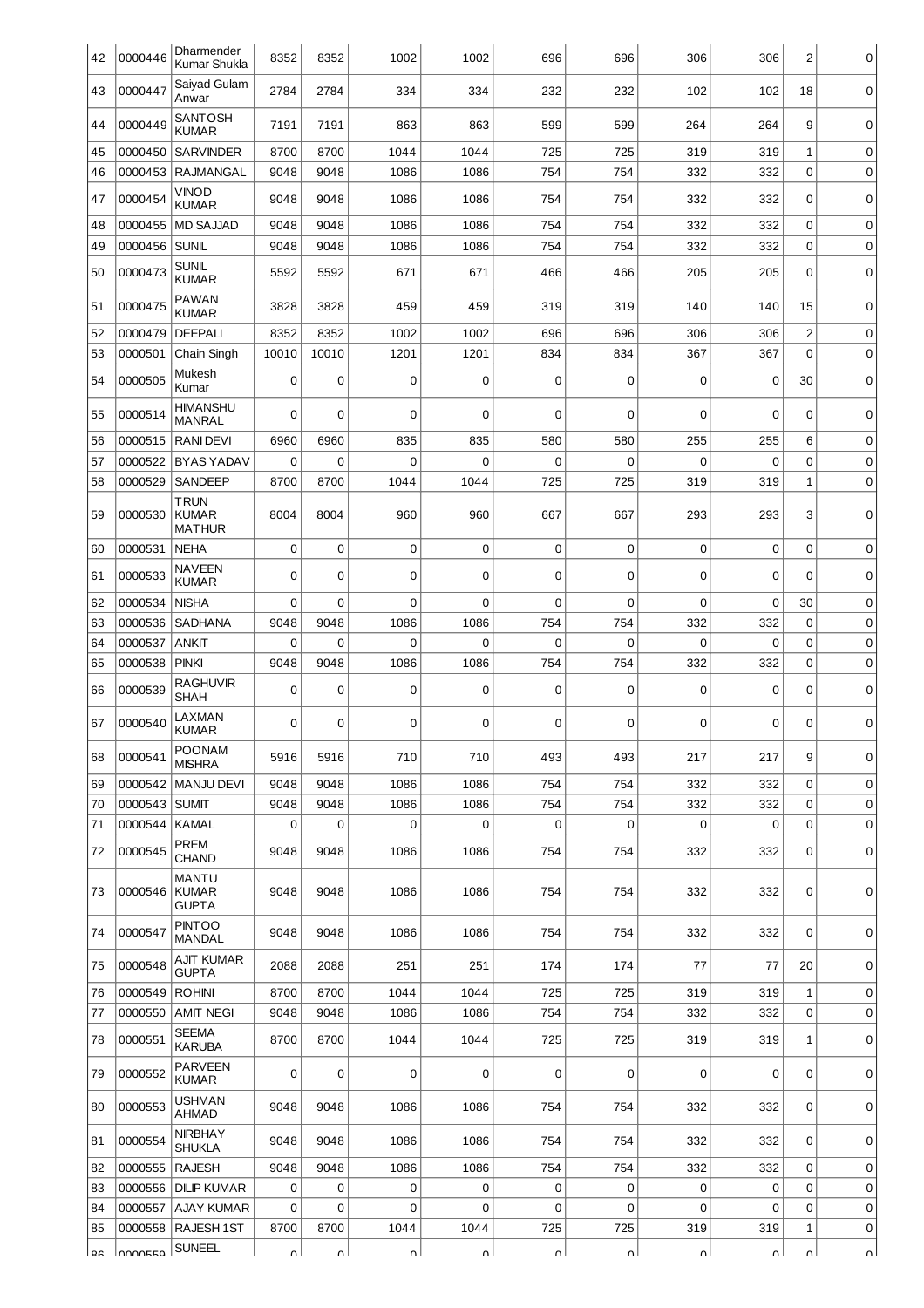| oo                 | <b>ACCONNO</b>     | <b>KUMAR</b>                       | $\cup$              | U           | U           | U        | U                 | $\cup$            | U       | $\cup$         | U              | U           |
|--------------------|--------------------|------------------------------------|---------------------|-------------|-------------|----------|-------------------|-------------------|---------|----------------|----------------|-------------|
| 87                 | 0000560            | AMAR                               | 5568                | 5568        | 668         | 668      | 464               | 464               | 204     | 204            | 10             | 0           |
| 88                 | 0000561            | <b>ROOPESH</b><br><b>MANDAL</b>    | 9048                | 9048        | 1086        | 1086     | 754               | 754               | 332     | 332            | 0              | 0           |
| 89                 | 0000569            | <b>RAJ KUMAR</b>                   | 9048                | 9048        | 1086        | 1086     | 754               | 754               | 332     | 332            | 0              | 0           |
| 90                 | 0000570            | <b>INDER LAL</b>                   | 9048                | 9048        | 1086        | 1086     | 754               | 754               | 332     | 332            | 0              | 0           |
| 91                 | 0000571            | Prabhanshu<br>Maity                | 9048                | 9048        | 1086        | 1086     | 754               | 754               | 332     | 332            | 0              | 0           |
| 92                 | 0000572            | Bijender<br>Kumar                  | 10998               | 10998       | 1320        | 1320     | 916               | 916               | 404     | 404            | 0              | 0           |
| 93                 | 0000573            | Umesh                              | $\mathbf 0$         | $\mathbf 0$ | $\mathbf 0$ | 0        | $\mathbf 0$       | $\mathbf 0$       | 0       | $\mathbf 0$    | 0              | 0           |
| 94                 | 0000574            | Baddi Kumar                        | 7883                | 7883        | 946         | 946      | 657               | 657               | 289     | 289            | 0              | 0           |
| 95                 | 0000575            | Satyam Singh                       | 6692                | 6692        | 803         | 803      | 557               | 557               | 246     | 246            | 0              | $\mathbf 0$ |
| 96                 | 0000576            | Manish                             | 550                 | 550         | 66          | 66       | 46                | 46                | 20      | 20             | 27             | 0           |
| 97                 | 0000577            | Satya brata<br>Patra               | 5867                | 5867        | 704         | 704      | 489               | 489               | 215     | 215            | 0              | $\mathbf 0$ |
| 98                 | 0000578            | Prem Jaiswal                       | 6600                | 6600        | 792         | 792      | 550               | 550               | 242     | 242            | 0              | 0           |
| 99                 | 0000579            | Prem<br>Chandra                    | 6875                | 6875        | 825         | 825      | 573               | 573               | 252     | 252            | 0              | $\mathbf 0$ |
| 100                | 0000580            | Megh Shyam                         | 5133                | 5133        | 616         | 616      | 428               | 428               | 188     | 188            | $\overline{c}$ | 0           |
| 101                | 0000581            | Prithvi Raj                        | 5500                | 5500        | 660         | 660      | 458               | 458               | 202     | 202            | 0              | 0           |
| 102                | 0000582            | Shyam                              | 5500                | 5500        | 660         | 660      | 458               | 458               | 202     | 202            | 0              | 0           |
| 103                | 0000583            | Lalla Babu                         | 5500                | 5500        | 660         | 660      | 458               | 458               | 202     | 202            | 0              | $\mathbf 0$ |
| 104                | 0000584            | Ranjeet Sahu                       | 2683                | 2683        | 322         | 322      | 223               | 223               | 99      | 99             | 14             | 0           |
| 105                | 0000585            | <b>SEEMA</b>                       | 9048                | 9048        | 1086        | 1086     | 754               | 754               | 332     | 332            | 0              | 0           |
| 106                | 0000586            | Dheeraj                            | 0                   | 0           | 0           | 0        | 0                 | 0                 | 0       | $\mathbf 0$    | 0              | $\mathbf 0$ |
| 107                | 0000587<br>0000588 | Raghuvendra<br>Singh               | 1100<br>$\mathbf 0$ | 1100<br>0   | 132<br>0    | 132<br>0 | 92<br>$\mathsf 0$ | 92<br>$\mathbf 0$ | 40<br>0 | 40<br>$\Omega$ | 24<br>30       | 0           |
| 108<br>109         | 0000589            | Sarwajit Ram<br><b>HARI GOVIND</b> | 9048                | 9048        | 1086        | 1086     | 754               | 754               | 332     | 332            | 0              | 0<br>0      |
| 110                | 0000590            | <b>KAPIL</b>                       | 2088                | 2088        | 251         | 251      | 174               | 174               | 77      | 77             | 20             | 0           |
| 111                | 0000591            | <b>RANJAN</b>                      | 9048                | 9048        | 1086        | 1086     | 754               | 754               | 332     | 332            | 0              | $\mathbf 0$ |
| 112                | 0000592            | RAJA RAM                           | 9048                | 9048        | 1086        | 1086     | 754               | 754               | 332     | 332            | 0              | 0           |
| 113                | 0000593            | SONU                               | 9048                | 9048        | 1086        | 1086     | 754               | 754               | 332     | 332            | 0              | 0           |
| 114                | 0000594            | Krishna<br>Nandan                  | 0                   | 0           | 0           | 0        | $\mathbf 0$       | 0                 | 0       | 0              | 0              | 0           |
| 115                | 0000595            | M R Jha                            | 5923                | 5923        | 711         | 711      | 493               | 493               | 218     | 218            | $\overline{c}$ | 0           |
| 116                | 0000596            | <b>SUMIT</b>                       | 9048                | 9048        | 1086        | 1086     | 754               | 754               | 332     | 332            | 0              | 0           |
| 117                | 0000597            | Piyush                             | 2115                | 2115        | 254         | 254      | 176               | 176               | 78      | 78             | 20             | 0           |
| 118                | 0000598            | Amit                               | $\mathbf 0$         | 0           | 0           | 0        | $\mathbf 0$       | 0                 | 0       | 0              | 0              | 0           |
| 119                | 0000599            | Hazra<br>Sushanta                  | 2459                | 2459        | 295         | 295      | 205               | 205               | 90      | 90             | 15             | 0           |
| 120                | 0000600            | Ajay Kumar                         | 0                   | 0           | 0           | 0        | 0                 | 0                 | 0       | 0              | 0              | 0           |
| 121                | 0000601            | Deep Chand                         | 0                   | 0           | 0           | 0        | $\mathbf 0$       | 0                 | 0       | 0              | 0              | 0           |
|                    | 122 0000602        | Naveen<br>Kumar                    | 0                   | 0           | 0           | 0        | $\mathbf 0$       | 0                 | 0       | 0              | 0              | 0           |
| 123                | 0000603            | Vijay Kumar<br>Singh               | 1558                | 1558        | 187         | 187      | 130               | 130               | 57      | 57             | 0              | 0           |
|                    | 124 0000604        | Rishikesh<br>Yadav                 | 6142                | 6142        | 737         | 737      | 512               | 512               | 225     | 225            | 0              | 0           |
| 125                | 0000605            | <b>BABITA</b>                      | 6960                | 6960        | 835         | 835      | 580               | 580               | 255     | 255            | 0              | 0           |
| 126                | 0000606            | Prem Shankar                       | 4231                | 4231        | 508         | 508      | 352               | 352               | 156     | 156            | 0              | 0           |
| 127                | 0000607            | Azimuddin<br>Shaikh                | 4919                | 4919        | 590         | 590      | 410               | 410               | 180     | 180            | 0              | 0           |
| 128                | 0000608            | <b>MADHU DEVI</b>                  | 3828                | 3828        | 459         | 459      | 319               | 319               | 140     | 140            | 0              | 0           |
| 129                | 0000609            | <b>RAJENDER</b><br><b>KUMAR</b>    | 3132                | 3132        | 376         | 376      | 261               | 261               | 115     | 115            | 0              | 0           |
| 130                | 0000610            | ASHU                               | 2436                | 2436        | 292         | 292      | 203               | 203               | 89      | 89             | 0              | $\mathbf 0$ |
| 131                | 0000611            | <b>AMIT KUMAR</b>                  | 3480                | 3480        | 418         | 418      | 290               | 290               | 128     | 128            | 0              | 0           |
| 132                | 0000612            | Praveen<br>Kumar                   | 1467                | 1467        | 176         | 176      | 122               | 122               | 54      | 54             | 0              | 0           |
| 133                | 0000613            | Kalimuddin Sk                      | 2012                | 2012        | 241         | 241      | 168               | 168               | 73      | 73             | 0              | 0           |
|                    | 134 0000614        | <b>ARJUN</b><br><b>KUMAR</b>       | 2784                | 2784        | 334         | 334      | 232               | 232               | 102     | 102            | 0              | 0           |
| <b>GRAND TOTAL</b> |                    | 775075 775075                      |                     | 93020       | 93020       | 64586    | 64586             | 28434             | 28434   | 386            | 0              |             |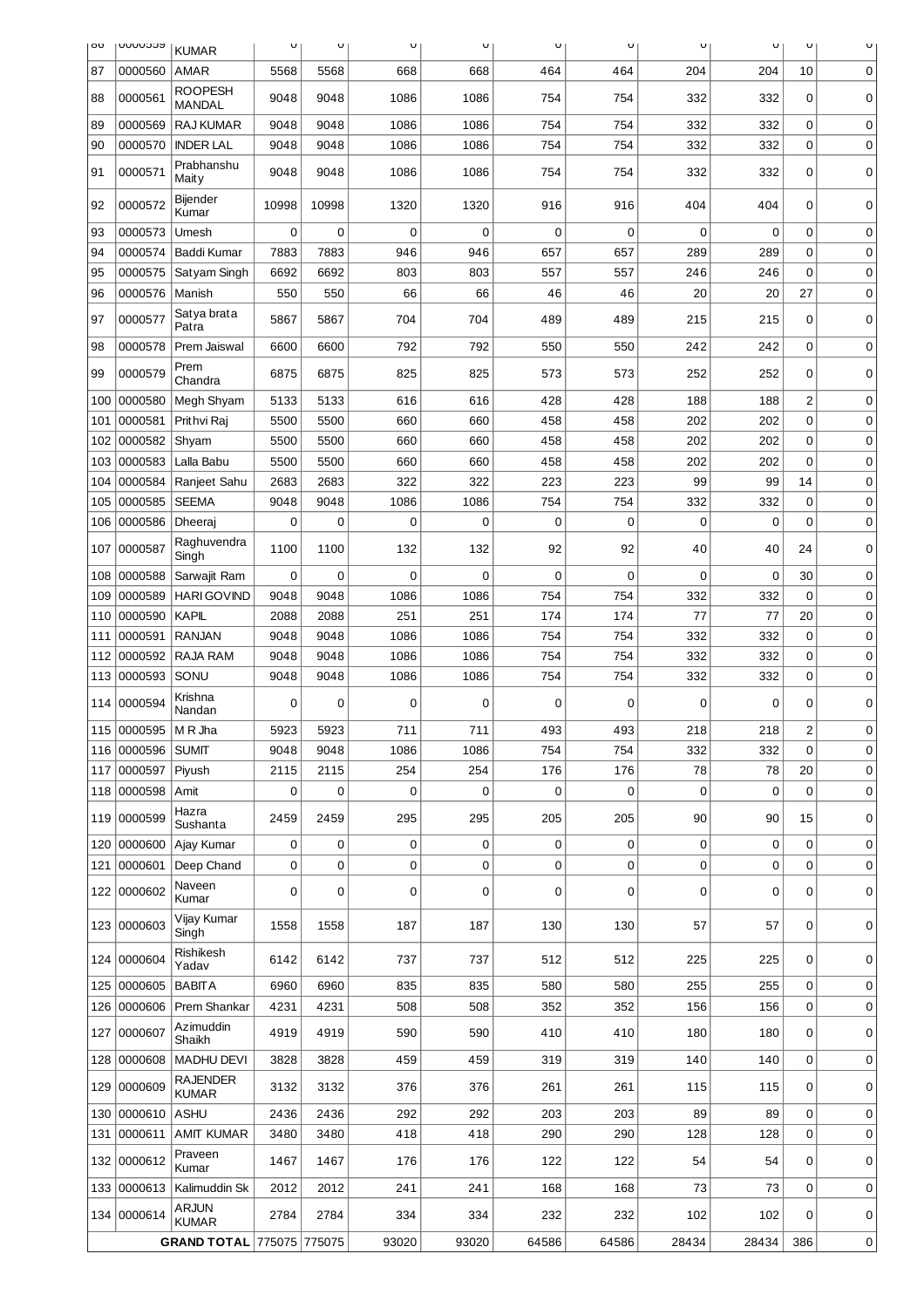|                                    | $\overline{ABCD}$ and $\overline{BC}$ are $\overline{BC}$ and $\overline{BC}$ and $\overline{BC}$ and $\overline{BC}$ and $\overline{BC}$ and $\overline{BC}$ and $\overline{BC}$ and $\overline{BC}$ and $\overline{BC}$ and $\overline{BC}$ and $\overline{BC}$ and $\overline{BC}$ and $\overline{BC}$ and $\overline{BC}$ and $\overline{BC}$ and |       |              |       |              |
|------------------------------------|-------------------------------------------------------------------------------------------------------------------------------------------------------------------------------------------------------------------------------------------------------------------------------------------------------------------------------------------------------|-------|--------------|-------|--------------|
| <b>TOTAL DUES AS PER ECR</b>       | 93020                                                                                                                                                                                                                                                                                                                                                 | 28434 | 6588 64586 1 | 38751 | 200   196703 |
| <b>TOTAL AMOUNT BEING REMITTED</b> | 93020                                                                                                                                                                                                                                                                                                                                                 | 28434 | 6588 64586 1 | 3875  | 200   196703 |

## **PART B-NEW MEMBERS' DETAILS**

| SI.<br>No. | Member<br>Id | <b>Member Name</b>              | Father's/Spouse<br>Name | Relationship with the<br>Member | Date of<br><b>Birth</b> | Gender | Date of Joining<br>EPF | Date of Joining<br><b>EPS</b> |
|------------|--------------|---------------------------------|-------------------------|---------------------------------|-------------------------|--------|------------------------|-------------------------------|
| $\vert$ 1  | 0000603      | Vijay Kumar Singh               | Sh Chandra Kishor       | Father                          | $15 - 12 -$<br>1979     | Male   | 01-06-2015             | 01-06-2015                    |
| 2          | 0000604      | Rishikesh Yadav                 | Sh Jaqdish Yadav        | Father                          | $07 - 04 -$<br>1995     | Male   | 01-06-2015             | 01-06-2015                    |
| 3          | 0000605      | <b>BABITA</b>                   | <b>SH GHANSHYAM</b>     | Father                          | $29 - 01 -$<br>1996     | Female | 08-06-2015             | 08-06-2015                    |
| 4          | 0000606      | Prem Shankar                    | <b>BAL SINGH</b>        | Father                          | $11 - 11 -$<br>1964     | Male   | 10-06-2015             | 10-06-2015                    |
| 5          | 0000607      | Azimuddin Shaikh                | Abul Kashem Shaikh      | Father                          | $10 - 10$<br>1987       | Male   | 16-06-2015             | 16-06-2015                    |
| 6          | 0000608      | <b>MADHU DEVI</b>               | YOGESH                  | Husband                         | $22 - 10$<br>1987       | Female | 19-06-2015             | 19-06-2015                    |
| 7          | 0000609      | <b>RAJENDER</b><br><b>KUMAR</b> | <b>SH RAMROOP</b>       | Father                          | $01 - 05 -$<br>1990     | Male   | 19-06-2015             | 19-06-2015                    |
| 8          | 0000610      | <b>ASHU</b>                     | SH SHARDHA NAND         | Father                          | $18 - 10 -$<br>1993     | Male   | 19-06-2015             | 19-06-2015                    |
| Ι9         | 0000611      | <b>AMIT KUMAR</b>               | <b>SH ASHOK KUMAR</b>   | Father                          | $16 - 11 -$<br>1995     | Male   | 19-06-2015             | 19-06-2015                    |
| 10         | 0000612      | Praveen Kumar                   | Sh Anek Singh           | Father                          | $20 - 06 -$<br>1987     | Male   | 21-06-2015             | 21-06-2015                    |
| 11         | 0000613      | Kalimuddin Sk                   | Nurshed Sk              | Father                          | $27 - 12 -$<br>1994     | Male   | 22-06-2015             | 22-06-2015                    |
| 12         | 0000614      | <b>ARJUN KUMAR</b>              | <b>SH SHYAM KUMAR</b>   | Father                          | $06 - 03 -$<br>1985     | Male   | 22-06-2015             | 22-06-2015                    |

## **PART C-EXITING MEMBERS' DETAILS**

| SI. No.        | Member Id | Member Name            |            | Date of Exit from EPF Date of Exit from EPS Reason for leaving |           |
|----------------|-----------|------------------------|------------|----------------------------------------------------------------|-----------|
| $\mathbf{1}$   | 0000340   | NARAYAN MISHRA         | 01-06-2015 | 01-06-2015                                                     | Cessation |
| $\overline{c}$ | 0000358   | <b>Brijender</b>       | 01-06-2015 | 01-06-2015                                                     | Cessation |
| 3              | 0000430   | <b>KARUNA</b>          | 01-06-2015 | 01-06-2015                                                     | Cessation |
| 4              | 0000432   | <b>JAI BHAGWAN</b>     | 01-06-2015 | 01-06-2015                                                     | Cessation |
| 5              | 0000433   | <b>KARAMBIR</b>        | 01-06-2015 | 01-06-2015                                                     | Cessation |
| 6              | 0000514   | <b>HIMANSHU MANRAL</b> | 01-06-2015 | 01-06-2015                                                     | Cessation |
| $\overline{7}$ | 0000522   | <b>BYAS YADAV</b>      | 01-06-2015 | 01-06-2015                                                     | Cessation |
| 8              | 0000531   | <b>NEHA</b>            | 01-06-2015 | 01-06-2015                                                     | Cessation |
| 9              | 0000533   | NAVEEN KUMAR           | 01-06-2015 | 01-06-2015                                                     | Cessation |
| 10             | 0000537   | <b>ANKIT</b>           | 01-06-2015 | 01-06-2015                                                     | Cessation |
| 11             | 0000539   | <b>RAGHUVIR SHAH</b>   | 01-06-2015 | 01-06-2015                                                     | Cessation |
| 12             | 0000540   | <b>LAXMAN KUMAR</b>    | 01-06-2015 | 01-06-2015                                                     | Cessation |
| 13             | 0000544   | <b>KAMAL</b>           | 01-06-2015 | 01-06-2015                                                     | Cessation |
| 14             | 0000552   | PARVEEN KUMAR          | 01-06-2015 | 01-06-2015                                                     | Cessation |
| 15             | 0000556   | <b>DILIP KUMAR</b>     | 01-06-2015 | 01-06-2015                                                     | Cessation |
| 16             | 0000557   | <b>AJAY KUMAR</b>      | 01-06-2015 | 01-06-2015                                                     | Cessation |
| 17             | 0000559   | <b>SUNEEL KUMAR</b>    | 01-06-2015 | 01-06-2015                                                     | Cessation |
| 18             | 0000573   | Umesh                  | 01-06-2015 | 01-06-2015                                                     | Cessation |
| 19             | 0000586   | Dheeraj                | 01-06-2015 | 01-06-2015                                                     | Cessation |
| 20             | 0000594   | Krishna Nandan         | 01-06-2015 | 01-06-2015                                                     | Cessation |
| 21             | 0000598   | Amit                   | 01-06-2015 | 01-06-2015                                                     | Cessation |
| 22             | 0000600   | Ajay Kumar             | 01-06-2015 | 01-06-2015                                                     | Cessation |
| 23             | 0000601   | Deep Chand             | 01-06-2015 | 01-06-2015                                                     | Cessation |
| 24             | 0000602   | Naveen Kumar           | 01-06-2015 | 01-06-2015                                                     | Cessation |